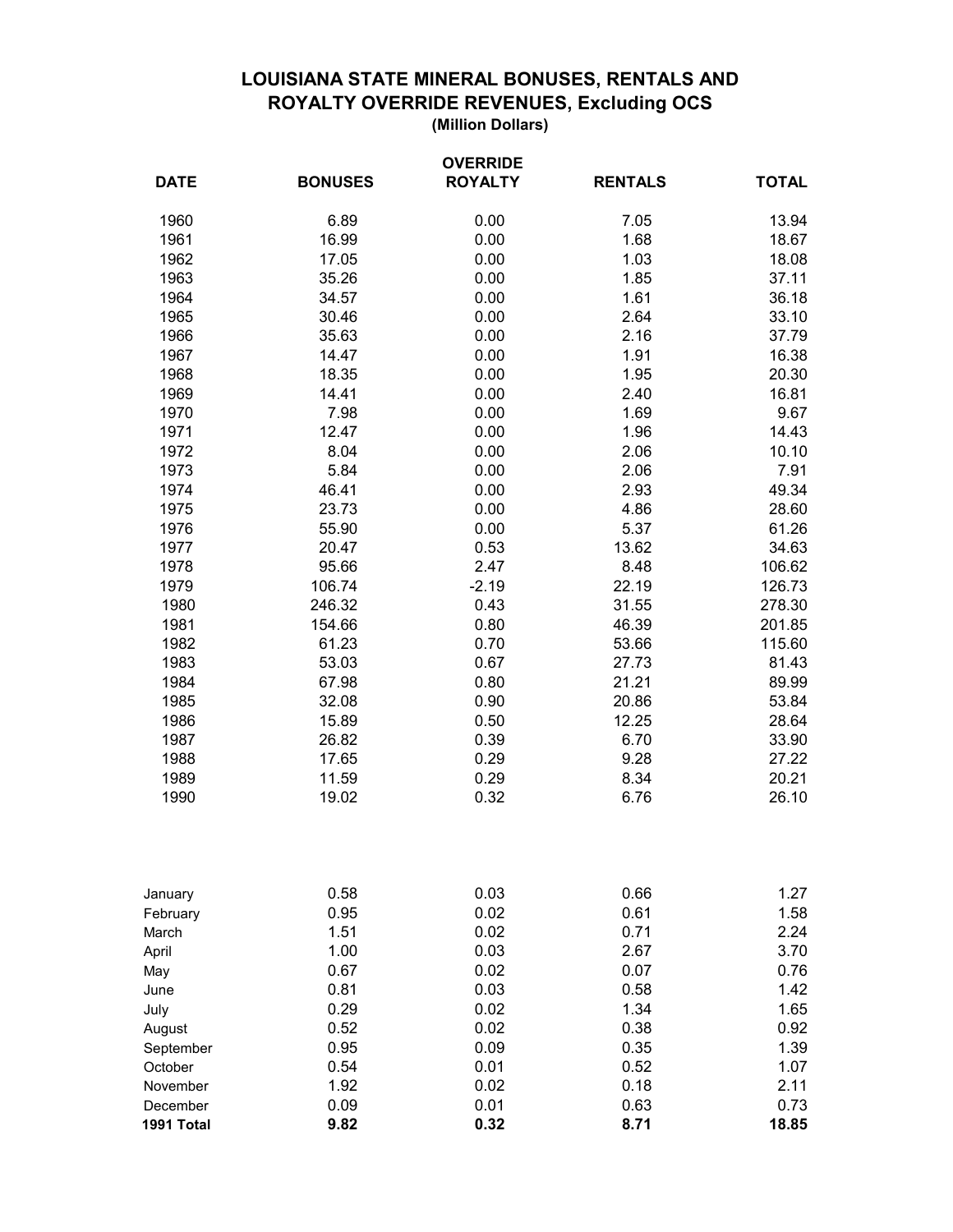| January                | 0.00         | 0.01         | 0.27         | 0.28         |
|------------------------|--------------|--------------|--------------|--------------|
| February               | 1.13         | 0.01         | 0.68         | 1.82         |
| March                  | 0.02         | 0.01         | 0.70         | 0.74         |
| April                  | 0.00         | 0.03         | 1.10         | 1.13         |
| May                    | 0.60         | 0.01         | 1.02         | 1.62         |
| June                   | 0.25         | 0.08         | 0.32         | 0.66         |
| July                   | 0.41         | 0.01         | 1.18         | 1.61         |
| August                 | 0.29         | 0.04         | 0.09         | 0.42         |
| September              | 0.53         | 0.03         | 0.41         | 0.96         |
| October                | 0.38         | 0.03         | 0.15         | 0.56         |
| November               | 0.30         | 0.03         | 0.21         | 0.53         |
|                        | 0.35         | 0.03         | 0.83         | 1.21         |
| December<br>1992 Total | 4.26         | 0.32         | 6.97         | 11.55        |
|                        |              |              |              |              |
| January                | 0.47         | 0.02         | 0.15         | 0.64         |
| February               | 0.32         | 0.02         | 0.21         | 0.54         |
| March                  | 1.23         | 0.03         | 0.80         | 2.06         |
| April                  | 0.36         | 0.02         | 0.54         | 0.92         |
| May                    | 1.38         | 0.01         | 0.65         | 2.04         |
| June                   | 2.24         | 0.01         | 0.26         | 2.51         |
| July                   | 0.98         | 0.01         | 0.46         | 1.45         |
| August                 | 0.67         | 0.02         | 0.00         | 0.69         |
| September              | 0.73         | 0.01         | 0.16         | 0.91         |
| October                | 0.62         | 0.02         | 0.31         | 0.94         |
| November               | 1.61         | 0.01         | 0.05         | 1.67         |
| December               | 2.68         | 0.02         | 0.60         | 3.30         |
| 1993 Total             | 13.29        | 0.20         | 4.20         | 17.69        |
|                        |              |              |              |              |
| January                | 1.11         | 0.02         | 0.04         | 1.16         |
| February               | 0.53         | 0.01         | 0.20         | 0.75         |
| March                  | 0.48         | 0.01         | 0.65         | 1.15         |
| April                  | 0.83         | 0.02         | 0.88         | 1.73         |
| May                    | 0.00         | 0.02         | 0.53         | 0.55         |
| June                   | 0.42         | 0.02         | 0.64         | 1.08         |
| July                   | 2.59         | 0.02         | 0.61         | 3.22         |
| August                 | 1.81         | 0.02         | 0.00         | 1.82         |
| September              | 1.15         | 0.01         | 0.95         | 2.10         |
| October                | 4.44         | 0.02         | 0.45         | 4.91         |
| November               | 0.74         | 0.03         | 1.19         | 1.95         |
| December               | 1.21         | 0.02         | 0.00         | 1.23         |
| 1994 Total             | 15.31        | 0.19         | 6.15         | 21.65        |
|                        |              |              |              |              |
| January                | 0.00         | 0.03         | 1.36         | 1.40         |
| February               | 4.83         | 0.01         | 0.00         | 4.85         |
| March                  | 1.93         | 0.02         | 0.36         | 2.31         |
| April                  |              | 0.01         | 0.67         | 3.16         |
|                        | 2.48         |              |              |              |
| May                    | 4.45         | 0.02         | 0.22         | 4.69         |
| June                   | 0.08         | 0.57         | 0.60         | 1.25         |
| July                   | 0.82         | 0.02         | 1.24         | 2.08         |
| August<br>September    | 3.12<br>1.37 | 0.00<br>0.00 | 0.66<br>0.54 | 3.78<br>1.91 |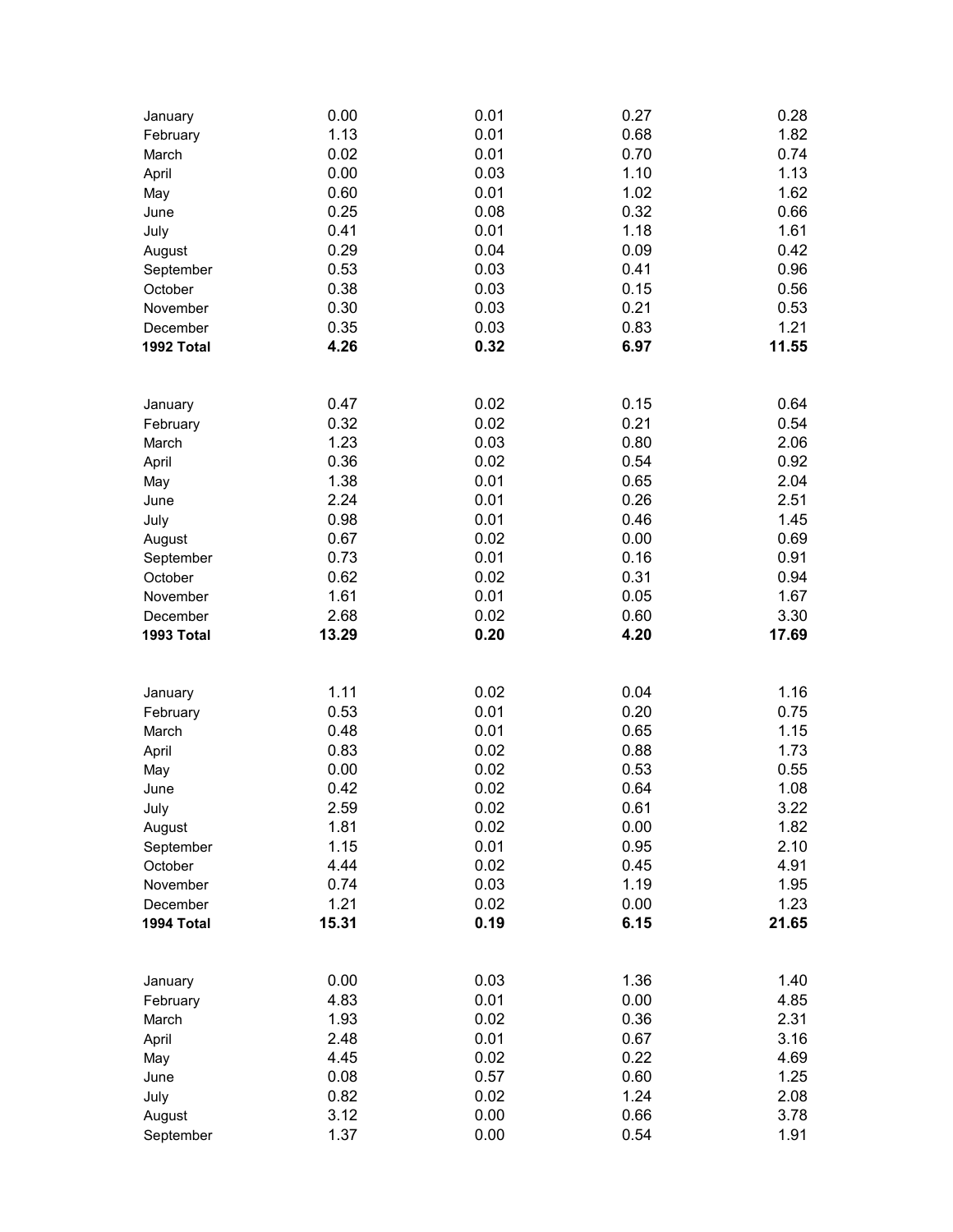| October<br>November    | 4.65<br>6.01  | 0.00<br>0.00    | 2.75<br>0.00  | 7.40<br>6.01  |
|------------------------|---------------|-----------------|---------------|---------------|
| December               | 2.23          | 0.00            | 1.05          | 3.29          |
| 1995 Total             | 31.96         | 0.69            | 9.47          | 42.12         |
|                        |               |                 |               |               |
| January                | 2.37          | 0.00            | 0.95          | 3.32          |
| February               | 0.69          | 0.00            | 1.87          | 2.56          |
| March                  | 3.10          | 0.00            | 1.10          | 4.20          |
| April                  | 1.99          | 0.00            | 1.41          | 3.40          |
| May<br>June            | 4.87<br>0.92  | $-0.42$<br>0.02 | 1.35<br>2.72  | 5.80<br>3.66  |
| July                   | 3.08          | 0.02            | 0.00          | 3.10          |
| August                 | $-0.04$       | 0.02            | 1.13          | 1.11          |
| September              | 5.69          | 0.02            | 1.23          | 6.95          |
| October                | 4.43          | 0.02            | 0.89          | 5.33          |
| November               | 3.20          | 0.02            | 3.53          | 6.75          |
| December               | 9.31          | 0.02            | 2.24          | 11.57         |
| 1996 Total             | 39.63         | $-0.27$         | 18.40         | 57.76         |
| January                | 0.53          | 0.02            | 1.65          | 2.20          |
| February               | 3.08          | 0.03            | 2.12          | 5.23          |
| March                  | 10.76         | 0.03            | 0.99          | 11.78         |
| April                  | 2.44          | 0.04            | 1.78          | 4.25          |
| May                    | 7.95          | 0.06            | 1.93          | 9.94          |
| June                   | 2.79          | 0.03            | 3.19          | 6.01          |
| July                   | 1.84          | 0.05            | 0.88          | 2.77          |
| August                 | 2.70          | 0.02            | 1.78          | 4.50          |
| September              | 0.00          | 0.02            | 2.26          | 2.29          |
| October                | 3.20          | 0.10            | 2.16          | 5.46          |
| November               | 1.48          | 0.42<br>0.03    | 3.87          | 5.78<br>3.91  |
| December<br>1997 Total | 1.48<br>38.27 | 0.84            | 2.40<br>25.00 | 64.11         |
|                        |               |                 |               |               |
| January                | 2.31          | 0.14            | 4.47          | 6.92          |
| February               | 1.60          | 0.20            | 1.05          | 2.85          |
| March                  | 1.28          | 0.05            | 2.14          | 3.47          |
| April                  | 6.93          | 0.05            | 3.94          | 10.92         |
| May<br>June            | 2.88<br>14.74 | 0.08<br>0.02    | 1.92<br>1.52  | 4.88<br>16.28 |
| July                   | 4.23          | 0.02            | 2.68          | 6.93          |
| August                 | 3.50          | 0.08            | 2.13          | 5.71          |
| September              | 0.94          | 0.01            | 1.26          | 2.21          |
| October                | 2.49          | 0.02            | 0.67          | 3.17          |
| November               | 1.39          | 0.01            | 2.34          | 3.74          |
| December               | 0.00          | 0.01            | 1.73          | 1.75          |
| 1998 Total             | 42.27         | 0.69            | 25.86         | 68.82         |
| January                | 1.98          | 0.01            | 1.45          | 3.44          |
| February               | 1.03          | 0.01            | 1.10          | 2.14          |
| March                  | 1.21          | 0.01            | 0.74          | 1.96          |
| April                  | 1.14          | 0.01            | 4.78          | 5.93          |
| May                    | 0.00          | 0.00            | 0.00          | 0.00          |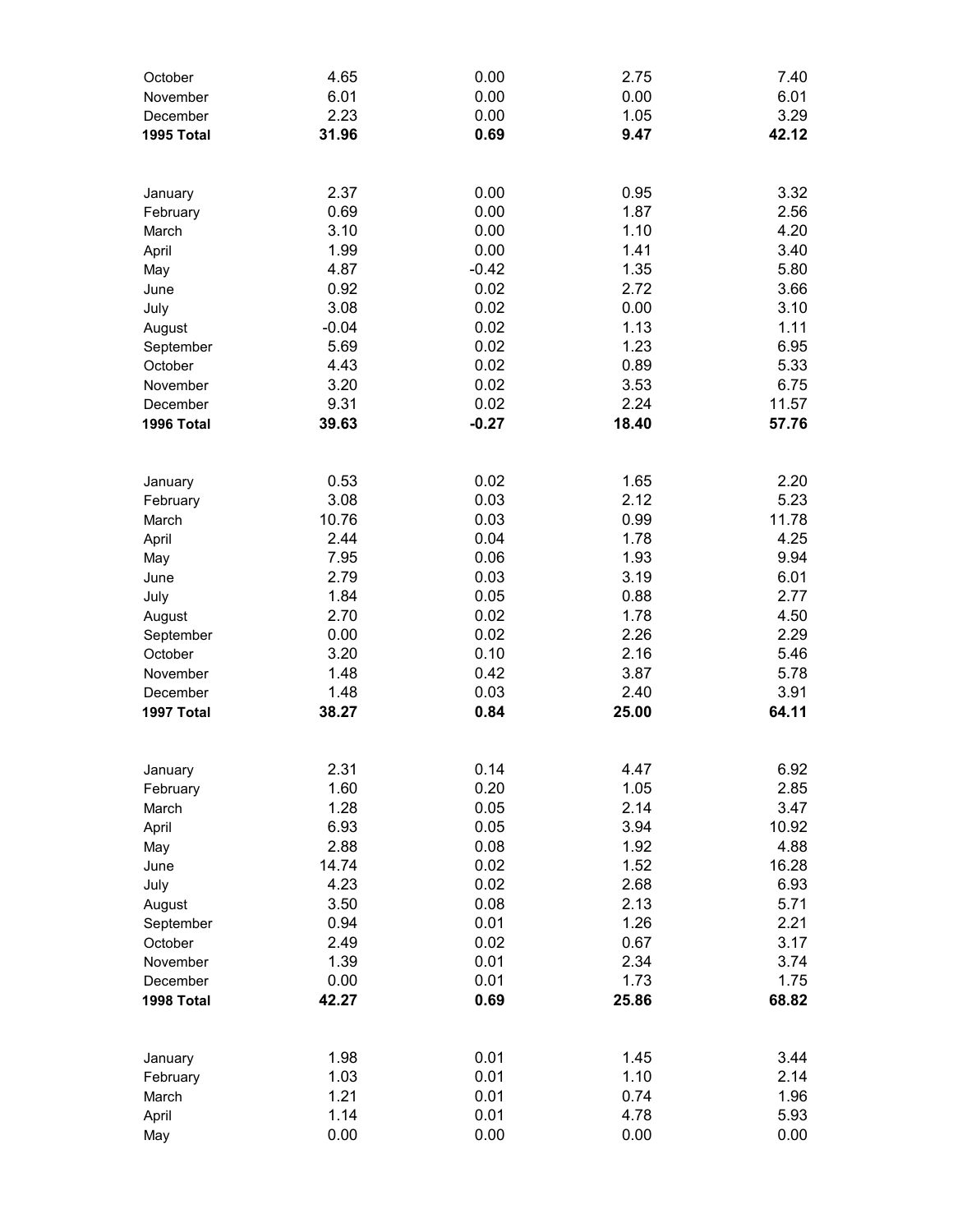| June<br>July           | 1.17<br>1.11  | 0.03<br>0.06 | 4.87<br>1.02  | 6.07<br>2.19  |
|------------------------|---------------|--------------|---------------|---------------|
| August                 | 2.75          | 0.03         | 3.04          | 5.82          |
| September              | 1.16          | 0.06         | 0.77          | 1.99          |
| October                | 0.70          | 0.10         | 0.80          | 1.60          |
| November               | 0.79          | 0.09         | 1.11          | 2.00          |
| December               | 1.14          | 0.04         | 0.59          | 1.77          |
| 1999 Total             | 14.17         | 0.45         | 20.27         | 34.89         |
|                        |               |              |               |               |
| January                | 1.25          | 0.07         | 0.89<br>1.39  | 2.22          |
| February               | 0.33<br>2.85  | 0.31<br>0.10 | 0.84          | 2.03<br>3.79  |
| March<br>April         | 0.47          | 0.11         | 1.57          | 2.15          |
| May                    | 0.57          | $-0.09$      | 0.99          | 1.47          |
| June                   | 2.50          | 0.27         | 2.35          | 5.12          |
| July                   | 1.93          | 0.10         | 1.13          | 3.15          |
| August                 | 1.44          | 0.02         | 1.84          | 3.29          |
| September              | 1.26          | 0.06         | 0.64          | 1.96          |
| October                | 1.84          | 0.06         | 1.08          | 2.99          |
| November               | 2.87          | 0.06         | 0.74          | 3.67          |
| December               | 3.80          | 0.06         | 0.71          | 4.57          |
| 2000 Total             | 21.12         | 1.13         | 14.16         | 36.41         |
| January                | 3.04          | 0.09         | 1.02          | 4.14          |
| February               | 0.00          | 0.08         | 1.74          | 1.82          |
| March                  | 5.53          | 0.16         | 1.20          | 6.89          |
| April                  | 6.18          | 0.26         | 0.26          | 6.70          |
| May                    | 2.87          | 0.06         | 0.74          | 3.67          |
| June                   | 1.06          | 0.18         | 1.75          | 2.99          |
| July                   | 2.25          | 0.23         | 0.60          | 3.08          |
| August                 | 4.37          | 0.12         | 0.85          | 5.34          |
| September              | 0.52          | 0.18         | 1.21          | 1.91          |
| October                | 1.25          | 0.30         | 1.58          | 3.13          |
| November               | 1.77          | 0.15         | 1.09          | 3.00          |
| December<br>2001 Total | 0.86<br>29.70 | 0.08<br>1.89 | 1.72<br>13.75 | 2.66<br>45.34 |
|                        |               |              |               |               |
| January                | 1.12          | 0.05         | 1.00          | 2.17          |
| February               | 0.58          | 0.85         | 1.65          | 3.07          |
| March                  | 5.84<br>0.97  | 0.29<br>0.13 | 1.02<br>1.91  | 7.15          |
| April                  | 2.67          | 0.09         | 0.63          | 3.02<br>3.39  |
| May<br>June            | 1.29          | 0.12         | 1.53          | 2.93          |
| July                   | 5.88          | 0.14         | 1.57          | 7.59          |
| August                 | 0.98          | 0.13         | 1.04          | 2.15          |
| September              | 1.53          | 0.10         | 0.84          | 2.47          |
| October                | 0.74          | 0.25         | 1.32          | 2.31          |
| November               | 0.81          | 0.13         | 0.74          | 1.68          |
| December               | 2.31          | 0.01         | 1.02          | 3.34          |
| 2002 Total             | 24.74         | 2.29         | 14.26         | 41.28         |
| January                | 1.55          | 0.17         | 1.32          | 3.04          |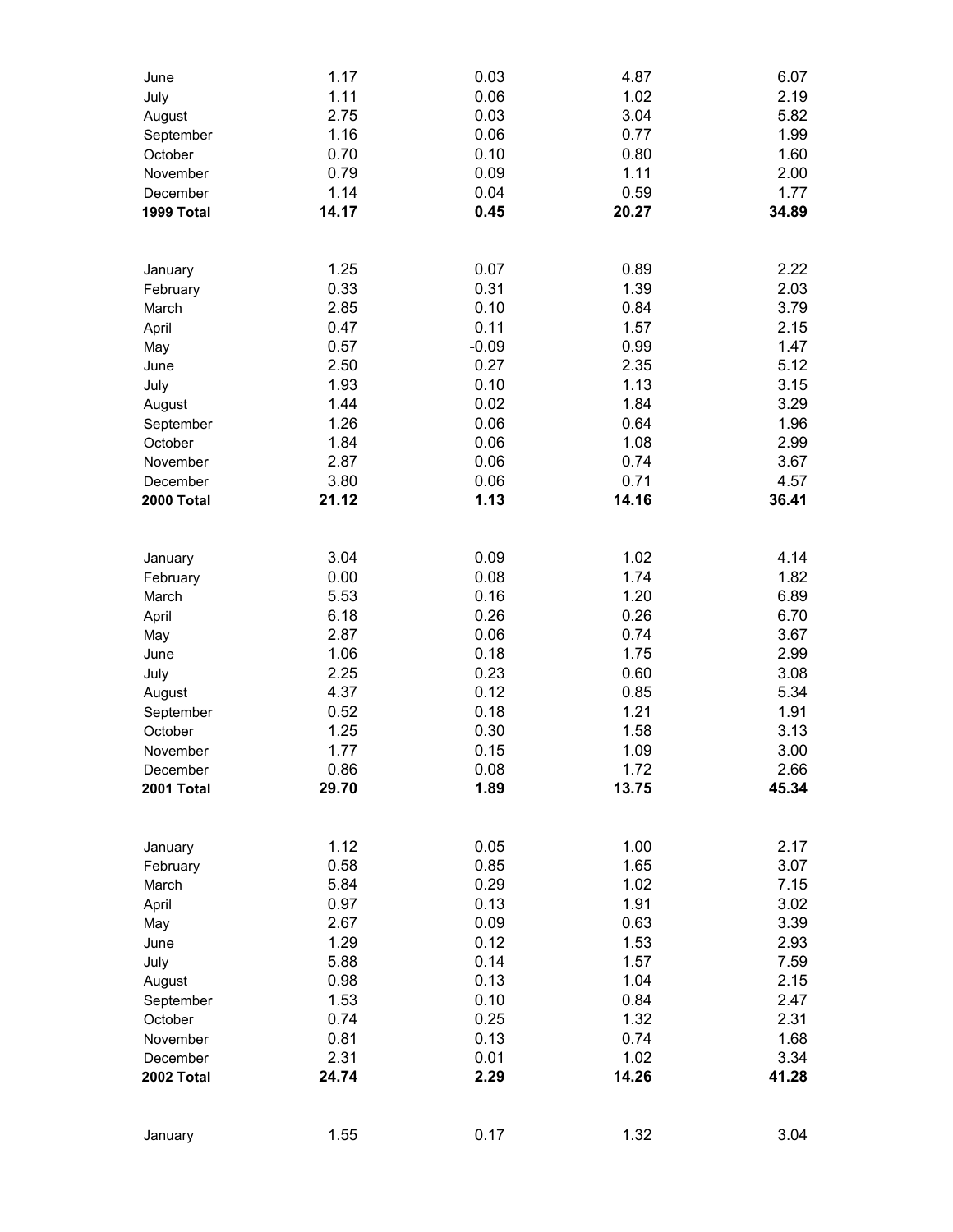| February          | 0.44  | 0.09    | 1.61  | 2.13  |
|-------------------|-------|---------|-------|-------|
| March             | 2.22  | 0.03    | 1.62  | 3.88  |
| April             | 2.07  | 0.11    | 1.80  | 3.97  |
| May               | 0.62  | 0.24    | 0.41  | 1.27  |
| June              | 2.18  | 0.25    | 1.12  | 3.55  |
| July              | 1.46  | 0.43    | 0.74  | 2.63  |
| August            | 0.78  | $-0.98$ | 0.99  | 0.79  |
| September         | 1.61  | 1.74    | 0.59  | 3.94  |
| October           | 1.96  | 0.41    | 1.07  | 3.44  |
| November          | 3.45  | 0.44    | 0.42  | 4.31  |
| December          | 1.22  | 0.41    | 1.25  | 2.87  |
| <b>2003 Total</b> | 19.54 | 3.36    | 12.93 | 35.83 |
|                   |       |         |       |       |
|                   |       |         |       |       |
| January           | 1.17  | 0.43    | 1.29  | 2.89  |
| February          | 4.10  | 0.25    | 0.54  | 4.89  |
| March             | 2.65  | 0.27    | 0.65  | 3.57  |
| April             | 0.34  | 0.14    | 0.62  | 1.10  |
| May               | 3.19  | 0.23    | 0.30  | 3.72  |
| June              | 1.93  | 0.27    | 1.20  | 3.40  |
| July              | 1.72  | 2.84    | 0.79  | 5.35  |
| August            | 1.93  | $-0.07$ | 0.81  | 2.67  |
| September         | 2.99  | 0.18    | 0.40  | 3.58  |
| October           | 6.91  | 0.17    | 1.09  | 8.16  |
| November          | 1.85  | 0.21    | 0.98  | 3.04  |
| December          | 1.02  | 0.13    | 0.79  | 1.94  |
| 2004 Total        | 29.79 | 5.05    | 9.47  | 44.31 |
|                   |       |         |       |       |
| January           | 1.00  | 0.06    | 0.80  | 1.86  |
| February          | 5.09  | 0.15    | 1.60  | 6.85  |
| March             | 3.04  | 0.19    | 1.40  | 4.62  |
|                   | 2.86  | 0.14    | 0.77  | 3.76  |
| April             | 4.69  | 0.24    | 2.38  | 7.32  |
| May               | 2.22  |         |       | 3.27  |
| June              |       | 0.13    | 0.92  |       |
| July              | 4.86  | 0.15    | 1.00  | 6.01  |
| August            | 1.83  | 0.18    | 1.66  | 3.67  |
| September         | 4.23  | 0.26    | 0.86  | 5.35  |
| October           | 0.84  | 0.18    | 1.23  | 2.25  |
| November          | 1.36  | 0.20    | 0.77  | 2.33  |
| December          | 3.75  | 0.15    | 0.37  | 4.27  |
| 2005 Total        | 35.78 | 2.03    | 13.75 | 51.56 |
|                   |       |         |       |       |
| January           | 1.92  | 0.13    | 2.81  | 4.87  |
| February          | 1.43  | 0.41    | 1.58  | 3.41  |
| March             | 6.08  | 0.20    | 1.69  | 7.96  |
| April             | 3.03  | 0.14    | 1.16  | 4.33  |
| May               | 3.48  | 0.09    | 2.36  | 5.94  |
| June              | 0.78  | 0.14    | 1.15  | 2.07  |
| July              | 1.55  | 0.12    | 2.47  | 4.15  |
| August            | 3.99  | 0.19    | 1.20  | 5.39  |
| September         | 2.09  | 0.13    | 3.78  | 6.00  |
| October           | 3.93  | 0.16    | 1.11  | 5.20  |
| November          | 2.33  | 0.21    | 1.03  | 3.57  |
| December          | 2.89  | 0.12    | 1.29  | 4.31  |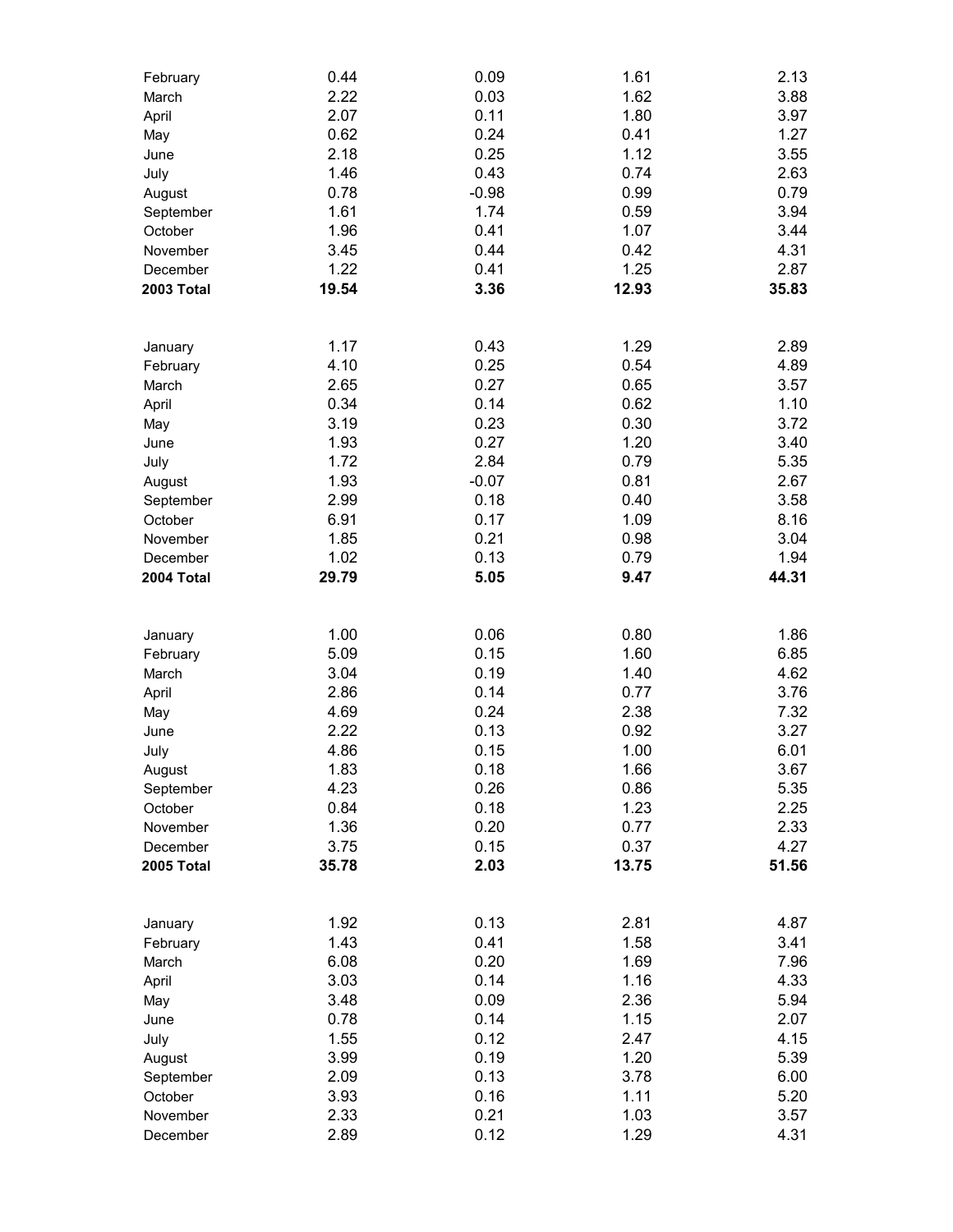| 2006 Total | 33.49   | 2.05    | 21.64 | 57.18  |
|------------|---------|---------|-------|--------|
|            |         |         |       |        |
| January    | 4.75    | 0.12    | 1.21  | 6.08   |
| February   | 11.44   | 0.11    | 3.00  | 14.55  |
| March      | 1.87    | 0.32    | 3.47  | 5.66   |
| April      | 3.04    | 0.47    | 1.37  | 4.88   |
| May        | 4.95    | 0.46    | 1.87  | 7.27   |
| June       | 7.57    | 0.42    | 1.59  | 9.58   |
| July       | $-1.11$ | 0.22    | 2.21  | 1.31   |
| August     | 2.53    | 0.02    | 2.05  | 4.60   |
| September  | 1.93    | 0.28    | 1.48  | 3.69   |
| October    | 5.59    | 0.30    | 1.81  | 7.70   |
| November   | 1.22    | 0.30    | 1.47  | 2.99   |
| December   | 2.16    | 0.33    | 1.07  | 3.55   |
| 2007 Total | 45.91   | 3.35    | 22.59 | 71.85  |
|            |         |         |       |        |
| January    | 1.83    | 0.34    | 2.18  | 4.35   |
| February   | 0.24    | 0.44    | 4.56  | 5.23   |
| March      | 3.62    | 0.49    | 0.97  | 5.09   |
| April      | 1.12    | 0.33    | 1.87  | 3.32   |
| May        | 1.99    | 0.46    | 3.21  | 5.67   |
| June       | 35.58   | 0.69    | 2.30  | 38.57  |
| July       | 1.85    | 0.82    | 1.79  | 4.46   |
| August     | 82.16   | 0.54    | 1.13  | 83.82  |
| September  | 0.00    | 0.54    | 1.29  | 1.83   |
| October    | 38.61   | 0.52    | 1.41  | 40.55  |
| November   | 3.05    | 0.53    | 0.90  | 4.48   |
| December   | 1.22    | 0.20    | 1.47  | 2.89   |
| 2008 Total | 171.28  | 5.89    | 23.09 | 200.26 |
| January    | 0.91    | 0.24    | 1.30  | 2.44   |
| February   | 0.53    | 0.94    | 1.23  | 2.70   |
| March      | 1.06    | 0.23    | 2.87  | 4.16   |
| April      | 0.76    | 0.27    | 1.94  | 2.96   |
| May        | 3.55    | 0.23    | 0.85  | 4.64   |
| June       | 0.36    | 0.57    | 3.98  | 4.91   |
| July       | 1.76    | 0.28    | 1.64  | 3.67   |
| August     | 1.75    | 0.23    | 2.23  | 4.21   |
| September  | 0.03    | 0.28    | 1.75  | 2.06   |
| October    | 3.04    | 0.34    | 1.50  | 4.88   |
| November   | 2.65    | 0.31    | 0.90  | 3.86   |
| December   | 1.30    | 0.35    | 4.94  | 6.59   |
| 2009 Total | 17.70   | 4.26    | 25.13 | 47.09  |
| January    | 3.16    | 0.69    | 1.31  | 5.16   |
| February   | 2.29    | 1.00    | 0.92  | 4.21   |
| March      | 3.03    | 0.34    | 1.11  | 4.48   |
| April      | 1.37    | $-0.19$ | 0.73  | 1.91   |
| May        | 1.38    | 0.30    | 2.53  | 4.21   |
| June       | 5.31    | 0.28    | 1.49  | 7.07   |
| July       | 1.12    | 0.17    | 1.92  | 3.21   |
| August     | 3.11    | 0.16    | 0.89  | 4.16   |
| September  | 1.02    | 0.15    | 1.63  | 2.80   |
| October    | 2.53    | 0.34    | 1.05  | 3.92   |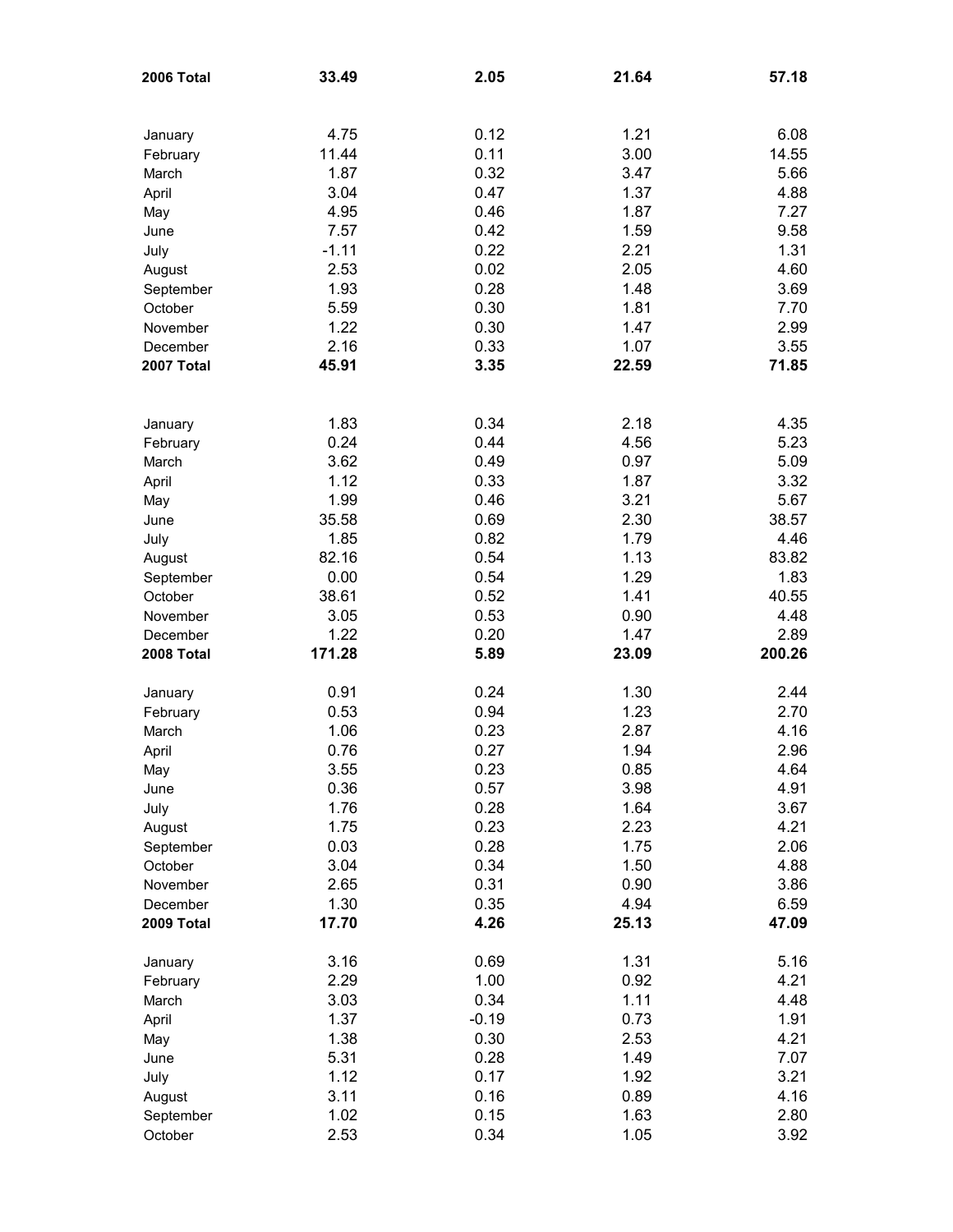| November               | 5.57    | 1.05  | 2.05    | 8.67  |
|------------------------|---------|-------|---------|-------|
| December               | 2.13    | 0.31  | 3.72    | 6.16  |
| 2010 Total             | 32.01   | 4.60  | 19.35   | 55.96 |
|                        |         |       |         |       |
| January                | 0.86    | 1.65  | 0.99    | 3.50  |
| February               | 0.73    | 0.65  | 1.17    | 2.54  |
| March                  | 1.34    | 0.60  | 1.39    | 3.32  |
| April                  | 1.02    | 0.78  | 1.64    | 3.44  |
| May                    | 1.91    | 0.56  | 1.40    | 3.87  |
| June                   | 2.27    | 0.45  | 1.18    | 3.90  |
| July                   | 0.70    | 0.56  | 2.04    | 3.29  |
| August                 | 0.56    | 0.77  | 1.66    | 2.99  |
| September              | 2.52    | 0.84  | 0.43    | 3.79  |
| October                | 2.64    | 0.51  | 0.59    | 3.75  |
| November               | 1.35    | 0.40  | 2.10    | 3.85  |
| December               | 3.59    | 0.65  | 1.77    | 6.01  |
| 2011 Total             | 19.48   | 8.42  | 16.36   | 44.27 |
| January                | 2.17    | 0.42  | 1.17    | 3.77  |
| February               | 1.99    | 1.13  | 0.05    | 3.18  |
| March                  | 0.87    | 0.88  | 0.26    | 2.00  |
| April                  | 0.55    | 0.97  | 1.20    | 2.72  |
| May                    | 2.52    | 0.58  | 0.57    | 3.67  |
| June                   | 0.83    | 1.20  | 0.72    | 2.75  |
| July                   | 0.33    | 0.72  | 0.64    | 1.69  |
| August                 | 4.49    | 0.78  | 1.56    | 6.82  |
| September              | $-0.14$ | 0.82  | 0.41    | 1.09  |
| October                | 0.34    | 0.76  | 0.64    | 1.74  |
| November               | 1.57    | 0.79  | 0.87    | 3.23  |
|                        | 1.96    | 0.76  | 3.63    | 6.34  |
| December<br>2012 Total | 17.48   | 9.80  | 11.72   | 39.00 |
|                        |         |       |         |       |
| January                | 1.19    | 0.49  | 1.83    | 3.51  |
| February               | 2.38    | 0.79  | 0.36    | 3.54  |
| March                  | 0.28    | 1.18  | 0.38    | 1.84  |
| April                  | 1.89    | 1.30  | 1.26    | 4.45  |
| May                    | 0.33    | 1.42  | 1.03    | 2.78  |
| June                   | 2.56    | 1.00  | 0.36    | 3.93  |
| July                   | 0.15    | 0.78  | 1.40    | 2.33  |
| August                 | 0.58    | 0.85  | 0.16    | 1.59  |
| September              | 2.70    | 1.04  | 0.06    | 3.80  |
| October                | 4.02    | 0.95  | 0.53    | 5.50  |
| November               | 2.08    | 0.65  | 2.80    | 5.53  |
| December               | 0.75    | 0.86  | 0.95    | 2.56  |
| 2013 Total             | 18.92   | 11.31 | 11.14   | 41.38 |
| January                | 0.66    | 0.78  | 1.09    | 2.53  |
| February               | 0.00    | 1.31  | 0.68    | 1.99  |
| March                  | 1.59    | 0.82  | $-0.03$ | 2.38  |
| April                  | 1.91    | 0.15  | 0.90    | 2.96  |
| May                    | 0.54    | 0.65  | 0.61    | 1.80  |
| June                   | 0.48    | 0.72  | 0.61    | 1.81  |
| July                   | 1.19    | 0.68  | 1.27    | 3.15  |
| August                 | 0.95    | 0.63  | 0.90    | 2.48  |
| September              | 0.26    | 0.06  | 1.47    | 1.79  |
| October                | 1.19    | 0.11  | 0.85    | 2.15  |
|                        |         |       |         |       |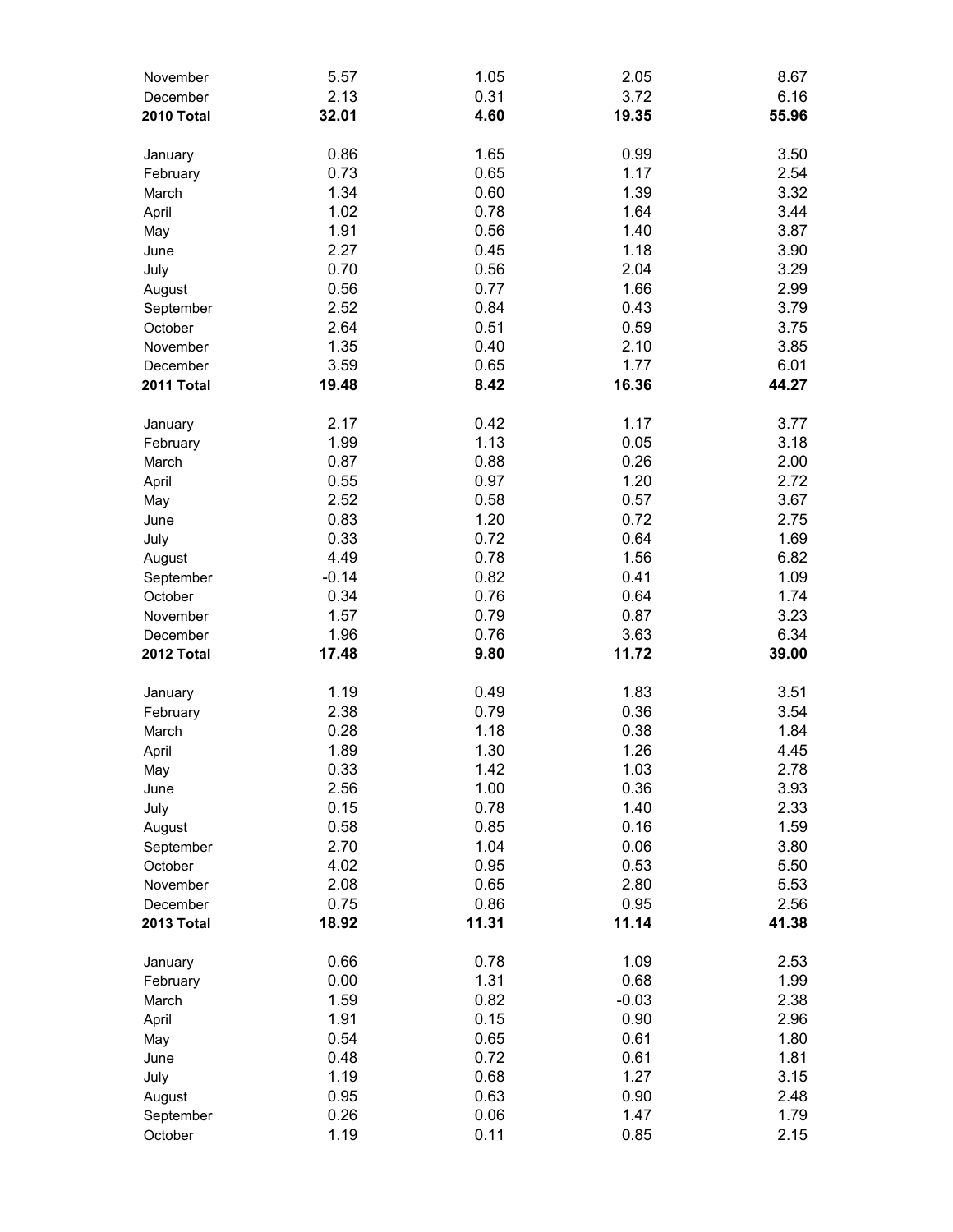| November   | 0.07 | 1.30     | 2.23  | 3.60    |
|------------|------|----------|-------|---------|
| December   | 0.15 | 0.50     | 0.52  | 1.17    |
| 2014 Total | 8.98 | 7.72     | 11.11 | 27.80   |
|            |      |          |       |         |
| January    | 2.68 | 0.41     | 0.44  | 3.54    |
| February   | 0.13 | $-6.11$  | 0.21  | $-5.77$ |
| March      | 0.29 | $-5.50$  | 0.49  | $-4.72$ |
| April      | 0.02 | 0.25     | 1.05  | 1.32    |
| May        | 0.00 | 0.29     | 0.18  | 0.48    |
| June       | 0.01 | 0.44     | 0.53  | 0.98    |
| July       | 0.01 | 0.45     | 0.30  | 0.76    |
| August     | 0.05 | 0.48     | 0.42  | 0.95    |
| September  | 0.48 | $-5.96$  | 0.23  | $-5.25$ |
| October    | 0.10 | 0.09     | 0.90  | 1.08    |
| November   | 0.22 | 1.22     | 0.23  | 1.67    |
| December   | 0.25 | 0.23     | 0.11  | 0.59    |
| 2015 Total | 4.25 | $-13.71$ | 5.10  | $-4.36$ |
| January    | 0.04 | 0.14     | 0.37  | 0.56    |
| February   | 0.51 | 0.20     | 0.10  | 0.81    |
| March      | 0.05 | 1.17     | 0.18  | 1.40    |
| April      | 0.14 | 0.20     | 0.09  | 0.43    |
| May        | 0.21 | 0.92     | 0.04  | 1.17    |
| June       | 0.03 | 0.22     | 0.48  | 0.73    |
| July       | 0.06 | 0.09     | 0.44  | 0.59    |
| August     | 0.01 | 0.94     | 0.14  | 1.08    |
| September  | 0.12 | 0.20     | 0.50  | 0.82    |
| October    | 0.01 | 0.20     | 0.17  | 0.38    |
| November   | 0.13 | 1.06     | 0.37  | 1.56    |
| December   | 0.31 | 0.38     | 0.10  | 0.79    |
| 2016 Total | 1.62 | 5.73     | 2.98  | 10.33   |
|            |      |          |       |         |
| January    | 0.05 | 0.24     | 0.19  | 0.48    |
| February   | 0.02 | 0.42     | 0.19  | 0.63    |
| March      | 0.37 | 0.18     | 0.12  | 0.67    |
| April      | 0.03 | 0.11     | 0.05  | 0.19    |
| May        | 0.17 | $-4.53$  | 0.02  | $-4.34$ |
| June       | 0.08 | 4.77     | 0.03  | 4.88    |
| July       | 1.71 | $-0.68$  | 0.18  | 1.21    |
| August     | 0.21 | $-0.02$  | 0.08  | 0.27    |
| September  | 0.01 | 0.08     | 0.22  | 0.31    |
| October    | 0.00 | 0.33     | 0.15  | 0.48    |
| November   | 0.28 | 0.17     | 0.00  | 0.45    |
| December   | 0.06 | 0.10     | 0.17  | 0.33    |
| 2017 Total | 2.99 | 1.16     | 1.41  | 5.57    |
| January    | 0.33 | 0.23     | 0.15  | 0.71    |
| February   | 0.18 | 0.50     | 0.23  | 0.90    |
| March      | 0.18 | 0.07     | 0.23  | 0.49    |
| April      | 0.03 | 0.26     | 0.08  | 0.38    |
| May        | 0.17 | 0.17     | 0.02  | 0.37    |
| June       | 0.89 | 0.21     | 0.04  | 1.14    |
| July       | 0.70 | 0.17     | 0.15  | 1.03    |
| August     | 3.92 | 0.20     | 0.09  | 4.21    |
| September  | 0.32 | 0.18     | 0.06  | 0.56    |
| October    | 0.06 | $-0.20$  | 0.00  | $-0.14$ |
|            |      |          |       |         |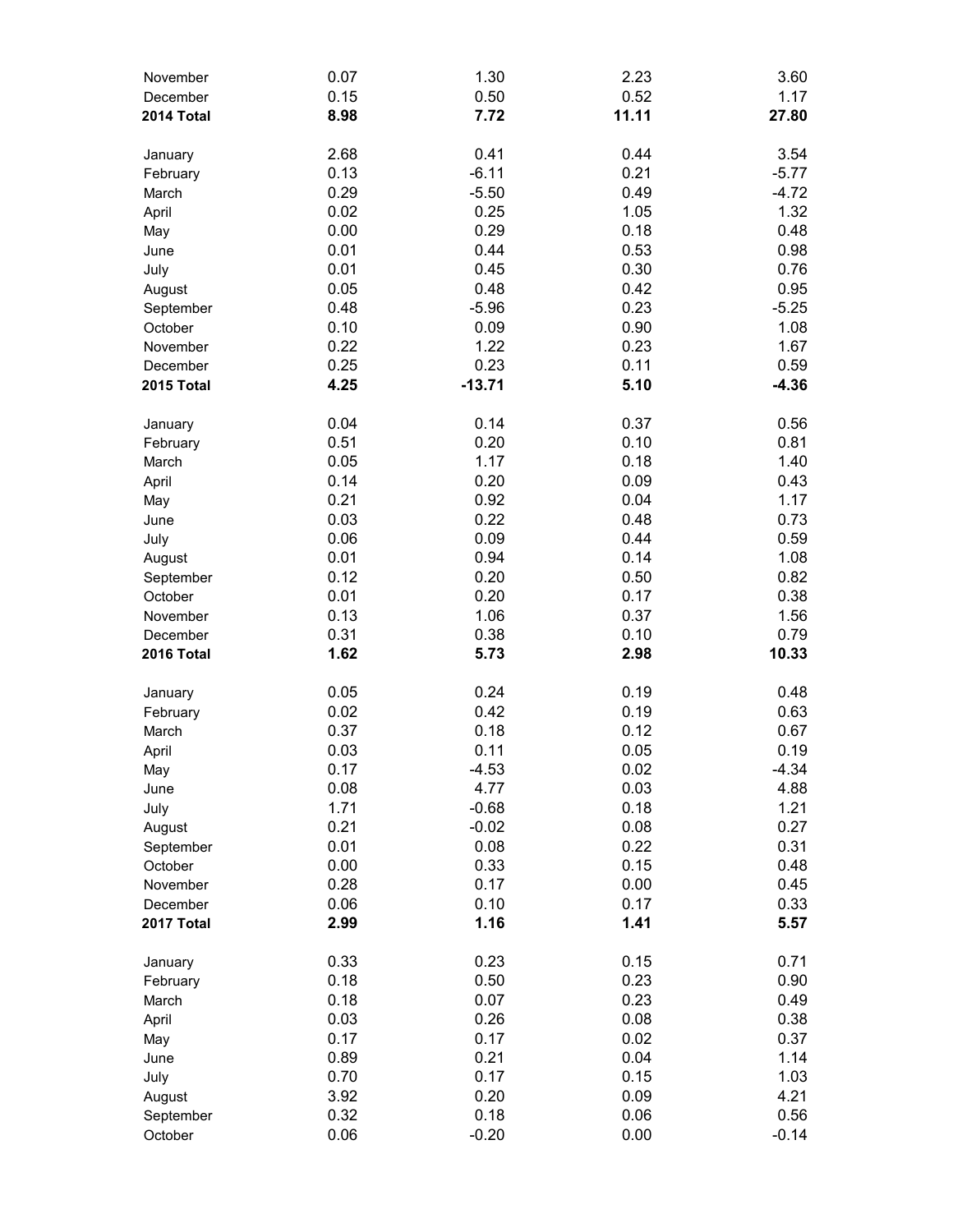| November   | 1.59 | 0.12    | 0.09 | 1.80    |
|------------|------|---------|------|---------|
| December   | 0.76 | 0.19    | 0.14 | 1.09    |
| 2018 Total | 9.14 | 2.10    | 1.28 | 12.52   |
|            |      |         |      |         |
| January    | 1.70 | $-0.22$ | 0.20 | 1.68    |
| February   | 2.93 | 0.17    | 0.06 | 3.16    |
| March      | 1.30 | 0.08    | 0.16 | 1.54    |
| April      | 0.43 | 0.16    | 0.10 | 0.69    |
| May        | 0.33 | $-0.87$ | 0.03 | $-0.51$ |
| June       | 0.20 | 0.15    | 0.23 | 0.58    |
| July       | 0.07 | 0.16    | 2.15 | 2.38    |
| August     | 0.02 | 0.22    | 0.16 | 0.40    |
| September  | 0.13 | $-1.02$ | 0.05 | $-0.84$ |
| October    | 0.03 | 0.18    | 0.01 | 0.22    |
| November   | 0.00 | 0.21    | 0.76 | 0.97    |
| December   | 0.34 | 0.20    | 0.41 | 0.95    |
| 2019 Total | 7.47 | $-0.58$ | 4.32 | 11.21   |
| January    | 0.40 | 0.17    | 0.57 | 1.14    |
| February   | 0.10 | 0.18    | 0.06 | 0.33    |
| March      | 0.99 | 0.22    | 0.10 | 1.31    |
| April      | 0.00 | 0.24    | 0.01 | 0.25    |
| May        | 0.03 | 0.13    | 0.00 | 0.16    |
| June       | 0.20 | 0.15    | 0.23 | 0.58    |
| July       | 1.51 | 0.06    | 0.01 | 1.57    |
| August     | 0.23 | 0.09    | 1.28 | 1.60    |
| September  | 0.03 | 0.06    | 0.00 | 0.08    |
| October    | 0.01 | 0.07    | 0.00 | 0.08    |
|            |      |         |      |         |
| November   | 0.00 | 0.06    | 0.62 | 0.69    |
| December   | 1.29 | 0.46    | 0.33 | 2.08    |
| 2020 Total | 4.77 | 1.88    | 3.22 | 9.87    |
| January    | 0.45 | 0.04    | 0.74 | 1.23    |
| February   | 0.21 | 0.02    | 0.00 | 0.23    |
| March      | 0.01 | 0.12    | 0.19 | 0.32    |
| April      | 0.41 | 0.06    | 0.10 | 0.56    |
| May        | 0.08 | 0.08    | 0.01 | 0.17    |
| June       | 0.10 | 0.06    | 0.14 | 0.29    |
| July       | 0.20 | 0.14    | 0.82 | 1.16    |
| August     | 0.20 | 0.19    | 0.00 | 0.39    |
| September  | 0.00 | 0.07    | 0.00 | 0.07    |
| October    | 0.38 | 0.16    | 0.18 | 0.72    |
| November   | 3.36 | 0.15    | 0.08 | 3.60    |
| December   | 0.40 | 0.12    | 0.32 | 0.85    |
| 2021 Total | 5.81 | 1.20    | 2.57 | 9.58    |
| January    | 0.02 | $-0.15$ | 0.87 | 0.75    |
| February   | 0.04 | 0.30    | 0.01 | 0.35    |
| March      | 0.00 | 0.18    | 0.20 | 0.37    |
| April      |      |         |      |         |
| May        |      |         |      |         |
| June       |      |         |      |         |
| July       |      |         |      |         |
| August     |      |         |      |         |
| September  |      |         |      |         |
| October    |      |         |      |         |
|            |      |         |      |         |